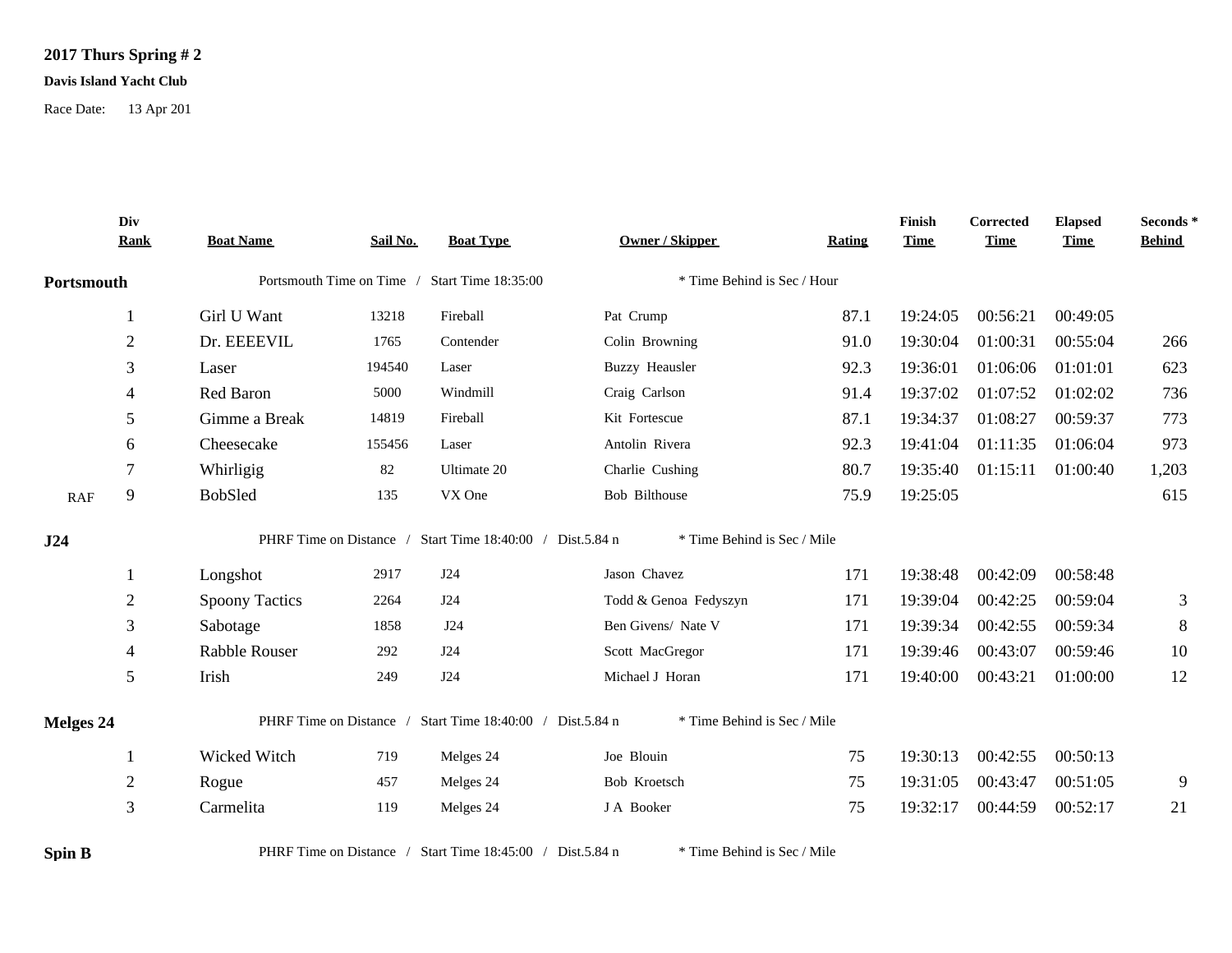|                      |                | Mal de Mer     | 747   | Wavelength                                                | Richard Karran              | 156 | 19:44:15 | 00:44:04          | 00:59:15 |                |
|----------------------|----------------|----------------|-------|-----------------------------------------------------------|-----------------------------|-----|----------|-------------------|----------|----------------|
|                      | $\mathbf{2}$   | Tenacity       | 241   | Laser 28                                                  | Ken Hardy                   | 132 | 19:42:20 | 00:44:29          | 00:57:20 | $\overline{4}$ |
|                      | 3              | Privateer      | 282   | S <sub>2</sub> 9.1                                        | Chris Jones                 | 132 | 19:43:39 | 00:45:48          | 00:58:39 | 18             |
|                      | 4              | Meltemi        | 40787 | S <sub>2</sub> 9.1                                        | Alex Korakis                | 132 | 19:44:11 | 00:46:20          | 00:59:11 | 23             |
|                      | 5              | Fully Involved | 97925 | <b>B25</b>                                                | Stephen Vincent             | 135 | 19:44:37 | 00:46:29          | 00:59:37 | 25             |
|                      | 6              | Junior         | 41186 | J27                                                       | Frank Selph                 | 123 | 19:43:49 | 00:46:51          | 00:58:49 | 29             |
|                      | 7              | Dr Bligh       | 30    | S <sub>2</sub> 9.1                                        | Michael Maher               | 132 | 19:45:53 | 00:48:02          | 01:00:53 | 41             |
|                      | 8              | Volcano        | 7170  | Tripp 26                                                  | Donald Rychel               | 111 | 19:45:37 | 00:49:49          | 01:00:37 | 59             |
| RAF                  | 10             | Abracadabra    | 511   | Wavelength 24                                             | Emily Roberts               | 156 | 19:46:48 |                   |          |                |
| Spin A               |                |                |       | PHRF Time on Distance / Start Time 18:45:00 / Dist.5.84 n | * Time Behind is Sec / Mile |     |          |                   |          |                |
|                      |                | Alpha Dog      | 83170 | Sr 33                                                     | Gordon Latrobe              | 63  | 19:41:18 | 00:50:10          | 00:56:18 |                |
|                      | $\overline{2}$ | J-Hawk         | 46625 | J105                                                      | David Arata                 | 72  | 19:42:24 | 00:50:24          | 00:57:24 | 2              |
|                      | 3              | No Limit       | 39526 | Farr 395                                                  | Neal Burns                  | 42  | 19:39:49 | 00:50:44          | 00:54:49 | 6              |
|                      | 4              | Fire & Ice     | 83198 | J105                                                      | George Cussins              | 81  | 19:43:41 | 00:50:48          | 00:58:41 | $\overline{7}$ |
|                      | 5              | Rocket         | 48    | <b>J35</b>                                                | Tarry Grimsdale             | 72  | 19:43:21 | 00:51:21          | 00:58:21 | 12             |
|                      | 6              | Tampa Girl     | 83242 | J120                                                      | Bill Terry                  | 54  | 19:43:55 | 00:53:40          | 00:58:55 | 36             |
|                      | 7              | No Way Jose    | 42696 | <b>J35</b>                                                | Jose Suarezhoyos            | 72  | 19:45:44 | 00:53:44          | 01:00:44 | 37             |
|                      | 8              | Wired          | 39511 | Farr 395                                                  | Achilles/ Brocks            | 42  | 19:44:41 | 00:55:36          | 00:59:41 | 56             |
| RAF                  | 10             | Kicks          | 50    | J92s                                                      | Peter Hartleb               | 99  | 19:44:41 |                   |          |                |
| <b>Racer Cruiser</b> |                |                |       | PHRF Time on Distance / Start Time 18:50:00 / Dist.5.39 n | * Time Behind is Sec / Mile |     |          |                   |          |                |
|                      | $\mathbf{1}$   | Intrepid       | 41227 | J40                                                       | Jeff Russo                  | 78  | 19:42:42 | 00:45:42 00:52:42 |          |                |
|                      | $\overline{c}$ | Wing It        | 43620 | Irwin 39 Citation                                         | Mike Doyle                  | 126 | 19:52:02 | 00:50:43          | 01:02:02 | 56             |
|                      | 3              | Javelina       | 482   | Tartan 37                                                 | Ray Dunn                    | 108 | 19:53:09 | 00:53:27          | 01:03:09 | 86             |
|                      | 4              | Revenge        | 005   | Dufour 34                                                 | Lee Burstiner               | 126 | 19:56:57 | 00:55:38          | 01:06:57 | 111            |
| Non Spin A           |                |                |       | PHRF Time on Distance / Start Time 18:50:00 / Dist.5.39 n | * Time Behind is Sec / Mile |     |          |                   |          |                |
|                      | $\mathbf{1}$   | Long Gone      | 10225 | Morgan 42                                                 | Phil Waller                 | 161 | 19:48:12 | 00:43:44          | 00:58:12 |                |
|                      | $\overline{c}$ | Boat           | 57    | Wavelength 24                                             | Larry Willis                | 180 | 19:50:51 | 00:44:41          | 01:00:51 | 11             |
|                      | 3              | WT Flyer       | 97    | Pearson Flyer                                             | Ullman/Bostick/ Young       | 153 | 19:49:35 | 00:45:50          | 00:59:35 | 23             |
|                      | 4              | Another Road   | H100  | Heritage WIs                                              | Kevin Fouche                | 174 | 19:53:15 | 00:47:37          | 01:03:15 | 43             |